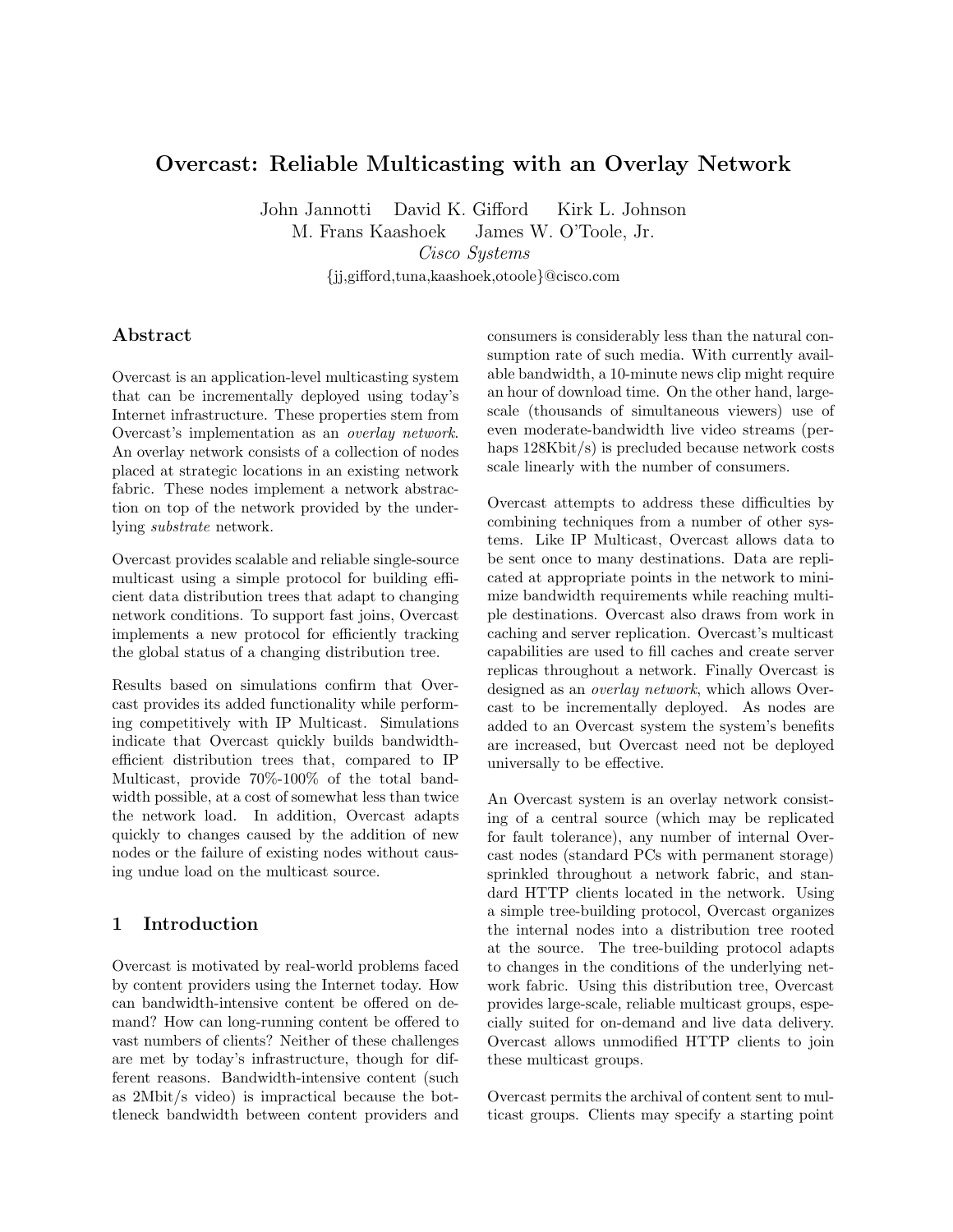when joining an archived group, such as the beginning of the content. This feature allows a client to "catch up" on live content by tuning back ten minutes into a stream, for instance. In practice, the nature of a multicast group will most often determine the way it is accessed. A group containing stock quotes will likely be accessed live. A group containing a software package will likely be accessed from start to finish; "live" would have no meaning for such a group. Similarly, high-bandwidth content can not be distributed live when the bottleneck bandwidth from client to server is too small. Such content will always be accessed relative to its start.

We have implemented Overcast and used it to create a data distribution system for businesses. Most current users distribute high quality video that clients access on demand. These businesses operate geographically distributed offices and need to distribute video to their employees. Before using Overcast, they met this need with low resolution Webaccessible video or by physically reproducing and mailing VHS tapes. Overcast allows these users to distribute high-resolution video over the Internet. Because high quality videos are large (Approximately 1 Gbyte for a 30 minute MPEG-2 video), it is important that the videos are efficiently distributed and available from a node with high bandwidth to the client. To a lesser extent, Overcast is also being used to broadcast live streams. Existing Overcast networks typically contain tens of nodes and are scheduled to grow to hundreds of nodes.

The main challenge in Overcast is the design and implementation of protocols that can build efficient, adaptive distribution trees without knowing the details of the substrate network topology. The substrate network's abstraction provides the appearance of direct connectivity between all Overcast nodes. Our goal is to build distribution trees that maximize each node's bandwidth from the source and utilize the substrate network topology efficiently. For example, the Overcast protocols should attempt to avoid sending data multiple times over the same physical link. Furthermore, Overcast should respond to transient failures or congestion in the substrate network.

Consider the simple network depicted in Figure 1. The network substrate consists of a root node (R), two Overcast nodes (O), a router, and a number of links. The links are labeled with bandwidth in Mbit/s. There are three ways of organizing the root and the Overcast nodes into a distribution tree. The organization shown optimizes bandwidth by using



Figure 1: An example network and Overcast topology. The straight lines are the links in the substrate network. These links are labeled with bandwidth in Mbit/s. The curved lines represent connections in the Overlay network. S represents the source, O represents two Overcast nodes.

the constrained link only once.

The contributions of this paper are:

- A novel use of overlay networks. We describe how reliable, highly-scalable, application-level multicast can be provided by adding nodes that have permanent storage to the existing network fabric.
- A simple protocol for forming efficient and scalable distribution trees that adapt to changes in the conditions of the substrate network without requiring router support.
- A novel protocol for maintaining global status at the root of a changing distribution tree. This state allows clients to join an Overcast group quickly while maintaining scalability.
- Results from simulations that show Overcast is efficient. Overcast can scale to a large number of nodes; its efficiency approaches routerbased systems; it quickly adjusts to configuration changes; and a root can track the status of an Overcast network in a scalable manner.

Section 2 details Overcast's relation to prior work. Overcast's general structure is examined in Section 3, first by describing overlay networks in general, then providing the details of Overcast. Section 4 describes the operation of the Overcast network performing reliable application-level multicast. Finally, Section 5 examines Overcast's ability to build a bandwidth-efficient overlay network for multicasting and to adapt efficiently to changing network conditions.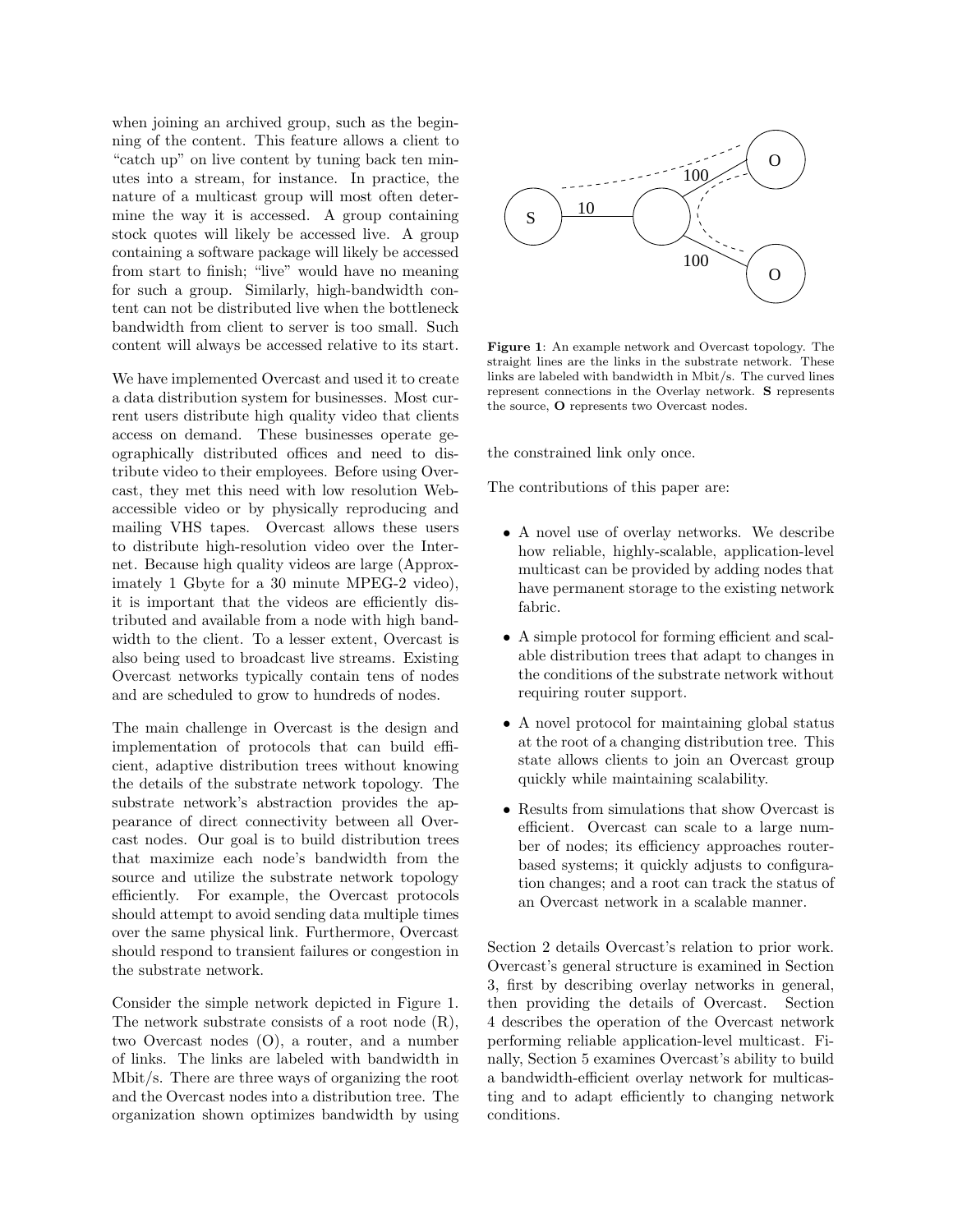# 2 Related Work

Overcast seeks to marry the bandwidth savings of an IP Multicast distribution tree with the reliability and simplicity of store-and-forward operation using reliable communication between nodes. Overcast builds on research in IP multicast, content distribution (caching, replication, and content routing), and overlay networks. We discuss each in turn.

IP Multicast IP Multicast [11] is designed to provide efficient group communication as a low level network primitive. Overcast has a number of advantages over IP Multicast. First, as it requires no router support, it can be deployed incrementally on existing networks. Second, Overcast provides bandwidth savings both when multiple clients view content simultaneously and when multiple clients view content at different times. Third, while reliable multicast is the subject of much research [19, 20], problems remain when various links in the distribution tree have widely different bandwidths. A common strategy in such situations is to decrease the fidelity of content over lower bandwidth links. Although such a strategy has merit when content must be delivered live, Overcast also supports content types that require bit-for-bit integrity, such as software.

Express [15] is a single-source multicasting system that addresses some of IP Multicast's deficits. Express alleviates difficulties relating to IP Multicast's small address space, susceptibility to denial of service attacks, and billing difficulties which may lie at the root of IP Multicast's lack of deployment on commercial networks. In these three respects Overcast bears a great deal of similarity to Express. Overcast differs mainly by stressing deployability and flexibility. Overcast does not require router modifications, simplifying adoption and increasing flexibility. Although Overcast provides a useful range of functionality, we recognize that there needs for which Overcast may not be suited. Express standardizes a single model in the router which works to lock out applications with different needs.

Content Distribution Systems Others have advocated distributing content servers in the network fabric, from initial proposals [10] to larger projects, such as Adaptive Caching [26], Push Caching [14], Harvest [8], Dynamic Hierarchical Caching [7], Speculative Data Dissemination [6], and Application-Level Replication [4]. Overcast extends this previous work by building an overlay network using a self-organizing algorithm. This algorithm, operating continuously, not only eliminates the need for manually determined topology information when the overlay network is created, but also reacts transparently to the addition or removal of nodes in the running system. Initialization, expansion, and fault tolerance are unified.

A number of service providers (e.g., Adero, Akamai, and Digital Island) operate content distribution networks, but in-depth information describing their internals is not public information. FastForward's product is described below as an example of an overlay network.

Overlay Networks A number of research groups and service providers are investigating services based on overlay networks. In particular, many of these services, like Overcast, exist to provide some form of multicast or content distribution. These include End System Multicast [16], Yoid [13] (formerly Yallcast), X-bone [24], RMX [9], FastForward [1], and PRISM [5]. All share the goal of providing the benefits of IP multicast without requiring direct router support or the presence of a physical broadcast medium. However, except Yoid, these approaches do not exploit the presence of permanent storage in the network fabric.

End System Multicast is an overlay network that provides small-scale multicast groups for teleconferencing applications; as a result the End System Multicast protocol (Narada) is designed for multisource multicast. The Overcast protocols different from Narada in order to support large-scale multicast groups.

Yoid is a generic architecture for overlay networks with a number of new protocols, which are in development. The most striking difference between Yoid and Overcast is in approach. Yoid strives to be a general purpose overlay network and content distribution toolkit, addressing applications as diverse as netnews, streaming broadcasts, and bulk email distribution. While these goals are laudable, we believe that because Overcast is more focused on providing single-source multicast our protocols are simpler to understand and implement. Nonetheless, there remains a great deal of similarity between Overcast and Yoid, including url-like group naming, the use of disk space to "time-shift" multicast distribution, and automatic tree configuration.

X-bone is also a general-purpose overlay network that can support many different network services. The overlay networks formed by X-bone are meshes, which are statically configured.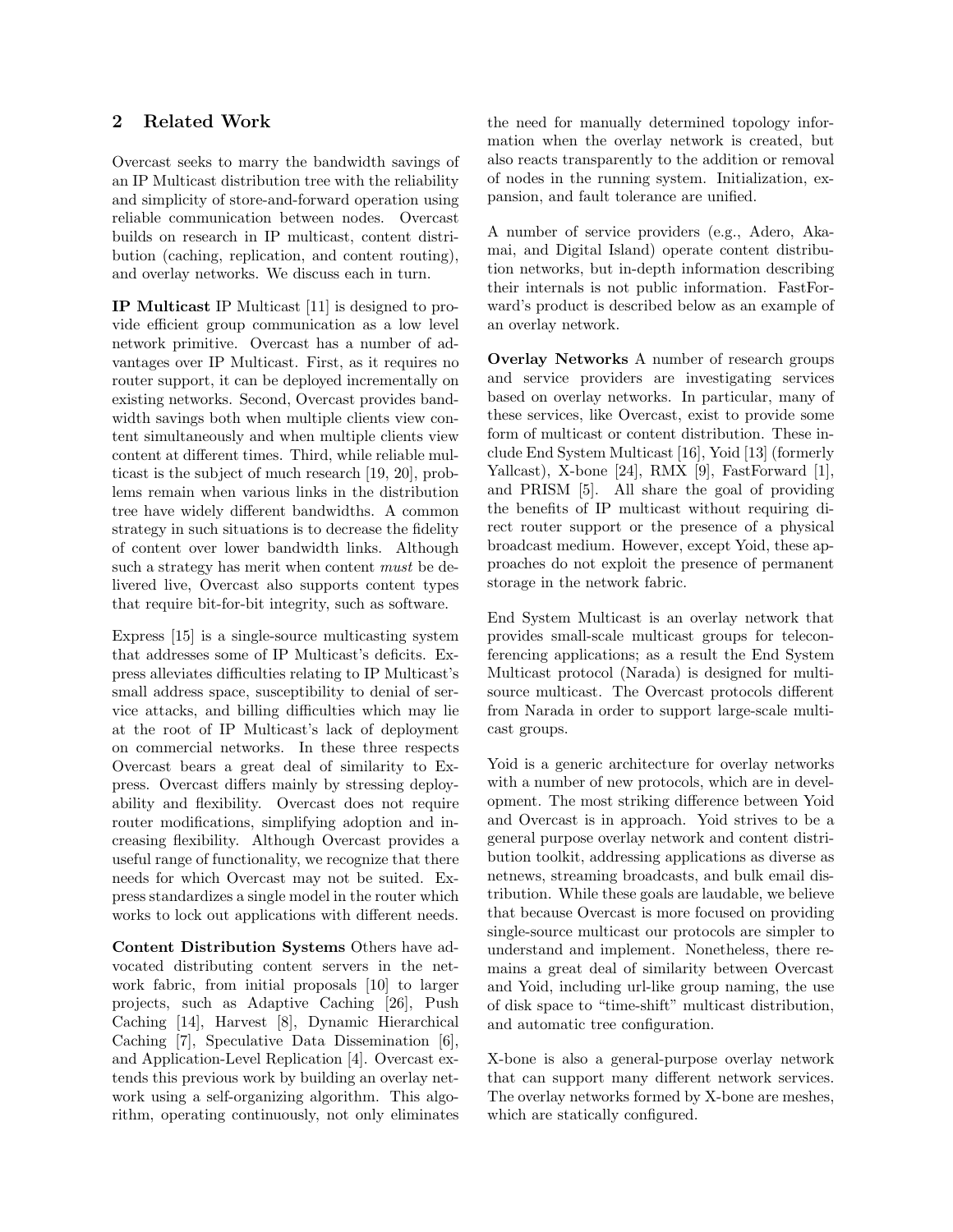RMX focuses on real-time reliable multicast. As such, its focus is on reconciling the heterogenous capabilities and network connections of various clients with the need for reliability. Therefore their work focuses on semantic rather than data reliability. For instance, RMX can be used to change high resolution images into progressive JPEGs before transmittal to underprovisioned clients. Our work is less concerned with interactive response times. Overcast is designed for content that clients are interested in only at full fidelity, even if it means that the content does not become available to all clients at the same time.

FastForward Networks produces a system sharing many properties with RMX. Like RMX, FastForward focuses on real-time operation and includes provisions for intelligently decreasing the bandwidth requirements of rich media for low-bandwidth clients. Beyond this, FastForward's product differs from Overcast in that its distribution topology is statically configured by design. Within this statically configured topology, the product can pick dynamic routes. In this way FastForward allows experts to configure the topology for better performance and predictability while allowing for a limited degree of dynamism. Overcast's design seeks to minimize human intervention to allow its overlay networks to scale to thousands of nodes. Similarly, FastForward achieves fault tolerance by statically configuring distribution topologies to avoid single points of failure, while Overcast seeks to dynamically reconfigure its overlay in response to failures.

PRISM is an architecture for distributing streaming media over IP. Its architecture bears some similarity to Overcast, but their work appears focused on the naming of content and the design of interior nodes of the system. PRISM's high level design includes an overlay based content distribution mechanism, but it is assumed that such a system can be "plugged in" to the rest of PRISM. Overcast could provide that mechanism.

Active Services Active Services [2] is a framework for implementing services at the applicationlevel throughout the fabric of the network. In that sense, there is a strong similarity in mindset between our works. However, Active Services must contend with the difficulty of sharing the resources of a single computer among multiple services, a difficulty we avoid by using dedicated nodes. Perhaps because of this challenge, Active Service applications have focused on real-time multimedia streaming, an application with transient resource needs. Our application uses large amounts of disk space for long periods of time which is problematic in a shared environment.

Our observation is that one-time hardware costs do not drive the total costs of systems on the scale that we propose. Total cost is dominated by bandwidth, maintenance, and continual hardware obsolescence. Therefore Overcast seeks to minimize the use of bandwidth, cut maintenance costs by simplifying node deployment, and avoid obsolescence by structuring the system to allow older nodes to continue to contribute to the total efficiency of the overlay network.

Active Networks One may view overlay networks as an alternative implementation of active networks [23]. In active networks, new protocols and application-code can dynamically be downloaded into routers, allowing for rapid innovation of network services. Overcast avoids some of the hard problems of active networks by focusing on a single application; it does not have to address the problems created by dynamic downloading of code and sharing resources among multiple competing applications. Furthermore, since Overcast requires no changes to existing routers, it is easier to deploy. The main challenge for Overcast is to be competitive with solutions that are directly implemented on the network level.

### 3 The Overcast Network

This section describes the overlay network created by the Overcast system. First, we argue the benefits and drawbacks of using an overlay network. After concluding that an overlay network is appropriate for the task at hand, we explore the particular design of an overlay network to meet Overcast's demands. To do so, we examine the key design requirement of the Overcast network—single source distribution of bandwidth-intensive media on today's Internet infrastructure. Finally we illustrate the use of Overcast with an example.

#### 3.1 Why overlay?

Overcast was designed to meet the needs of content providers on the Internet. This goal led us to an overlay network design. To understand why we chose an overlay network, we consider the benefits and drawbacks of overlays.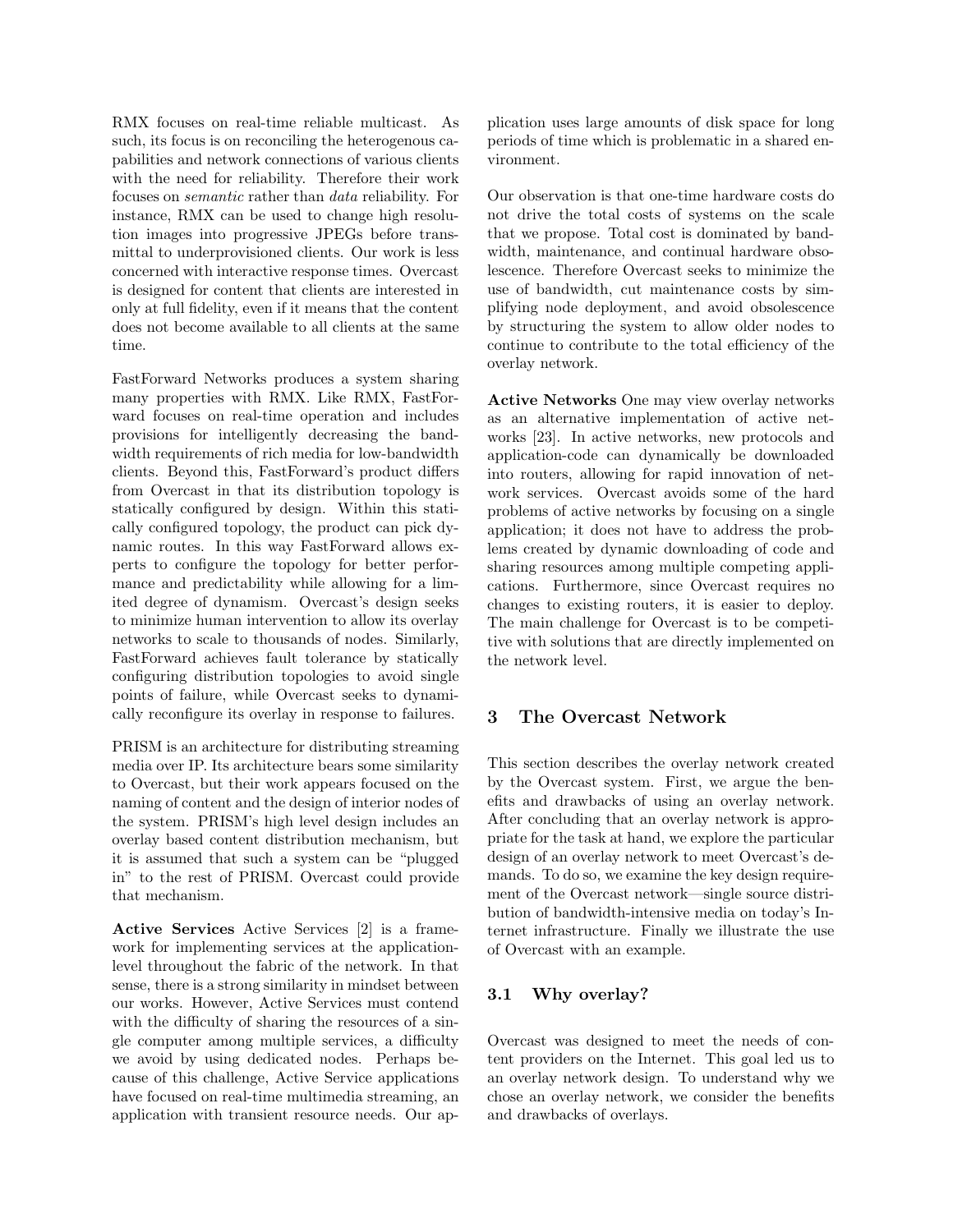An overlay network provides advantages over both centrally located solutions and systems that advocate running code in every router. An overlay network is:

Incrementally Deployable An overlay network requires no changes to the existing Internet infrastructure, only additional servers. As nodes are added to an overlay network, it becomes possible to control the paths of data in the substrate network with ever greater precision.

Adaptable Although an overlay network abstraction constrains packets to flow over a constrained set of links, that set of links is constantly being optimized over metrics that matter to the application. For instance, the overlay nodes may optimize latency at the expense of bandwidth. The Detour Project [21] has discovered that there are often routes between two nodes with less latency than the routes offered by today's IP infrastructure. Overlay networks can find and take advantage of such routes.

Robust By virtue of the increased control and the adaptable nature of overlay networks, an overlay network can be more robust than the substrate fabric. For instance, with a sufficient number of nodes deployed, an overlay network may be able to guarantee that it is able to route between any two nodes in two independent ways. While a robust substrate network can be expected to repair faults eventually, such an overlay network might be able to route around faults immediately.

Customizable Overlay nodes may be multipurpose computers, easily outfitted with whatever equipment makes sense. For example, Overcast makes extensive use of disk space. This allows Overcast to provide bandwidth savings even when content is not consumed simultaneously in different parts of the network.

Standard An overlay network can be built on the least common denominator network services of the substrate network. This ensures that overlay traffic will be treated as well as any other. For example, Overcast uses TCP (in particular, HTTP over port 80) for reliable transport. TCP is simple, well understood, network friendly, and standard. Alternatives, such as a "home grown" UDP protocol with retransmissions, are less attractive by all these measures. For better or for worse, creativity in reliable transport is a losing battle on the Internet today.

On the other hand, building an overlay network faces a number of interesting challenges. An overlay network must address:

Management complexity The manager of an overlay network is physically far removed from the machines being managed. Routine maintenance must either be unnecessary or possible from afar, using tools that do not scale in complexity with the size of the network. Physical maintenance must be minimized and be possible by untrained personnel.

The real world In the real world, IP does not provide universal connectivity. A large portion of the Internet lies behind firewalls. A significant and growing share of hosts are behind Network Address Translators (NATs), and proxies. Dealing with these practical issues is tedious, but crucial to adoption.

Inefficiency An overlay can not be as efficient as code running in every router. However, our observation is that when an overlay network is small, the inefficiency, measured in absolute terms, will be small as well — and as the overlay network grows, its efficiency can approach the efficiency of router based servcies.

Information loss Because the overlay network is built on top of a network infrastructure (IP) that offers nearly complete connectivity (limited only by firewalls, NATs, and proxies), we expend considerable effort deducing the topology of the substrate network.

The first two of these problems can be addressed and nearly eliminated by careful design. To address management complexity, management of the entire overlay network can be concentrated at a single site. The key to a centralized-administration design is guaranteeing that newly installed nodes can boot and obtain network connectivity without intervention. Once that is accomplished, further instructions may be read from the central management server.

Firewalls, NATs and HTTP proxies complicate Overcast's operation in a number of ways. Firewalls force Overcast to open all connections "upstream" and to communicate using HTTP on port 80. This allows an Overcast network to extend exactly to those portions of the Internet that allow web browsing. NATs are devices used to multiplex a small set of IP addresses (often exactly one) over a number of clients. The clients are configured to use the NAT as their default router. At the NAT, TCP connections are rewritten to use one of the small number of IP addresses managed by the NAT. TCP port numbers allow the NAT to demultiplex return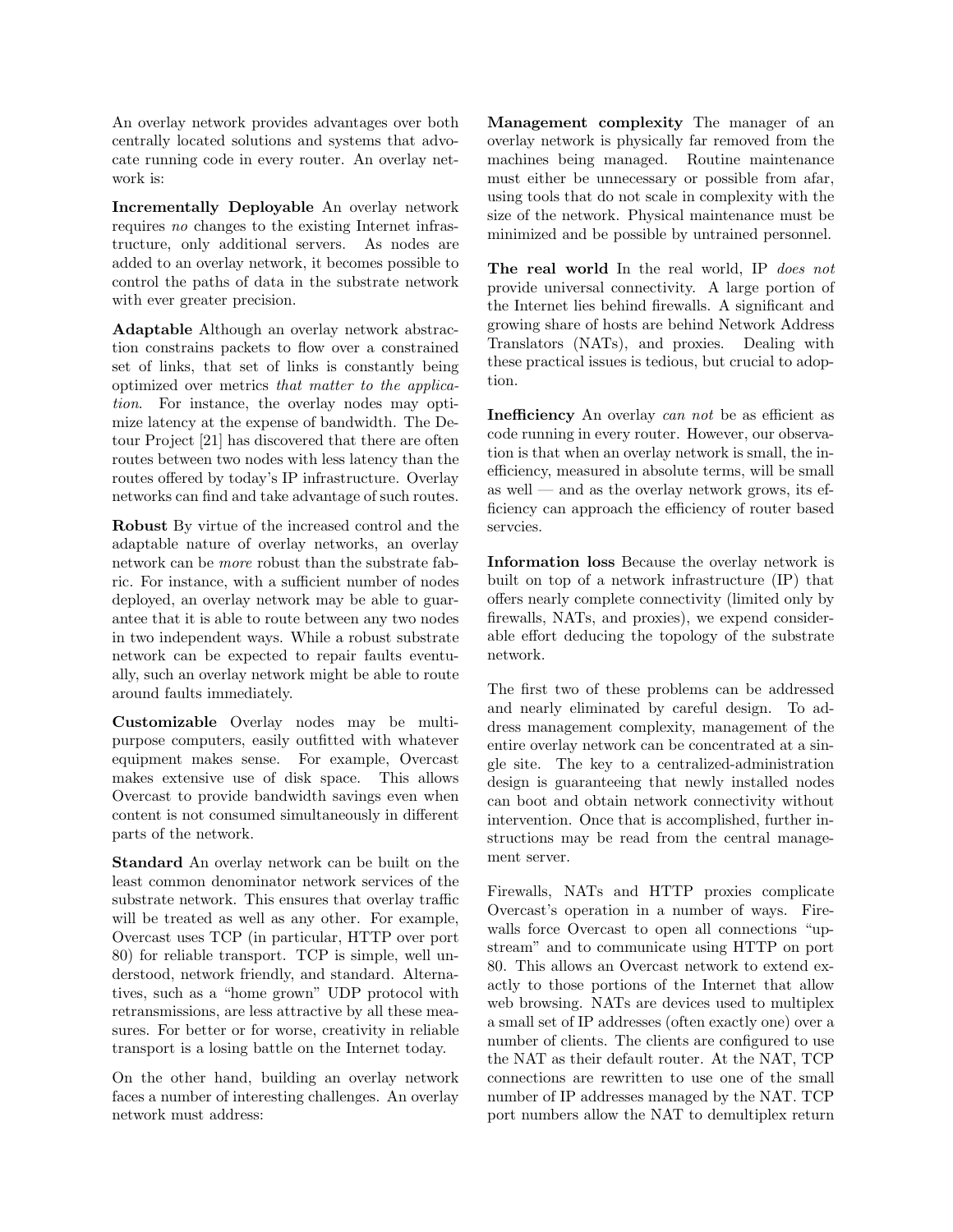packets back to the correct client. The complication for Overcast is that client IP addresses are obscured. All Overcast nodes behind the NAT appear to have the same IP address. HTTP proxies have the same effect.

Although private IP addresses are never directly used by external Overcast nodes, there are times when an external node must correctly report the private IP address of another node. For example, an external node may have internal children. During tree building a node must report its childrens' addresses so that they may be measured for suitability as parents themselves. Only the private address is suitable for such purposes. To alleviate this complication all Overcast messages contain the sender's IP address in the payload of the message.

The final two disadvantages are not so easily dismissed. They represent the true tradeoff between overlay networks and ubiquitous router based software. For Overcast, the goal of instant deployment is important enough to sacrifice some measure of efficiency. However, the amount of inefficency introduced is a key metric by which Overcast should be judged.

### 3.2 Single-Source Multicast

Overcast is a single-source multicast system. This contrasts with IP Multicast which allows any member of a multicast group to send packets to all other members of the group. Beyond the fact that this closely models our intended application domain, there are a number of reasons to pursue this particular refinement to the IP Multicast model.

Simplicity Both conceptually and in implementation, a single-source system is simpler than an anysource model. For example, a single-source provides an obvious rendezvous point for group joins.

Optimization It is difficult to optimize the structure of the overlay network without intimate knowledge of the substrate network topology. This only becomes harder if the structure must be optimized for all paths [16].

Address space Single-source multicast groups provide a convenient alternative to the limited IP Multicast address space. The namespace can be partitioned by first naming the source, then allowing further subdivision of the source's choosing. In contrast, IP Multicast's address space is flat, limited,

and without obvious administration to avoid collisions amongst new groups.

On the other hand, a single-source model clearly offers reduced functionality compared to a model that allows any group member to multicast. As such, Overcast is not appropriate for applications that require extensive use of such a model. However, many applications which appear to need multi-source multicast, such as a distributed lecture allowing questions from the class, do not. In such an application, only one "non-root" sender is active at any particular time. It would be a simple matter for the sender to unicast to the root, which would then perform the true multicast on the behalf of the sender. A number of projects [15, 17, 22] have used or advocated such an approach.

#### 3.3 Bandwidth Optimization

Overcast is designed for distribution from a single source. As such, small latencies are expected to be of less importance to its users than increased bandwidth. Extremely low latencies are only important for applications that are inherently two-way, such as video conferencing. Overcast is designed with the assumption that broadcasting "live" video on the Internet may actually mean broadcasting with a ten to fifteen second delay.

Overcast distribution trees are built with the sole goal of creating high bandwidth channels from the source to all nodes. Although Overcast makes no guarantees that the topologies created are optimal, our simulations show that they perform quite well. The exact method by which high-bandwidth distribution trees are created and maintained is described in Section 4.2.

### 3.4 Deployment

An important goal for Overcast is to be deployable on today's Internet infrastructure. This motivates not only the use of an overlay network, but many of its details. In particular, deployment must require little or no human intervention, costs per node should be minimized, and unmodified HTTP clients must be able to join multicast groups in the Overcast network.

To help ease the human costs of deployment, nodes in the Overcast network configure themselves in an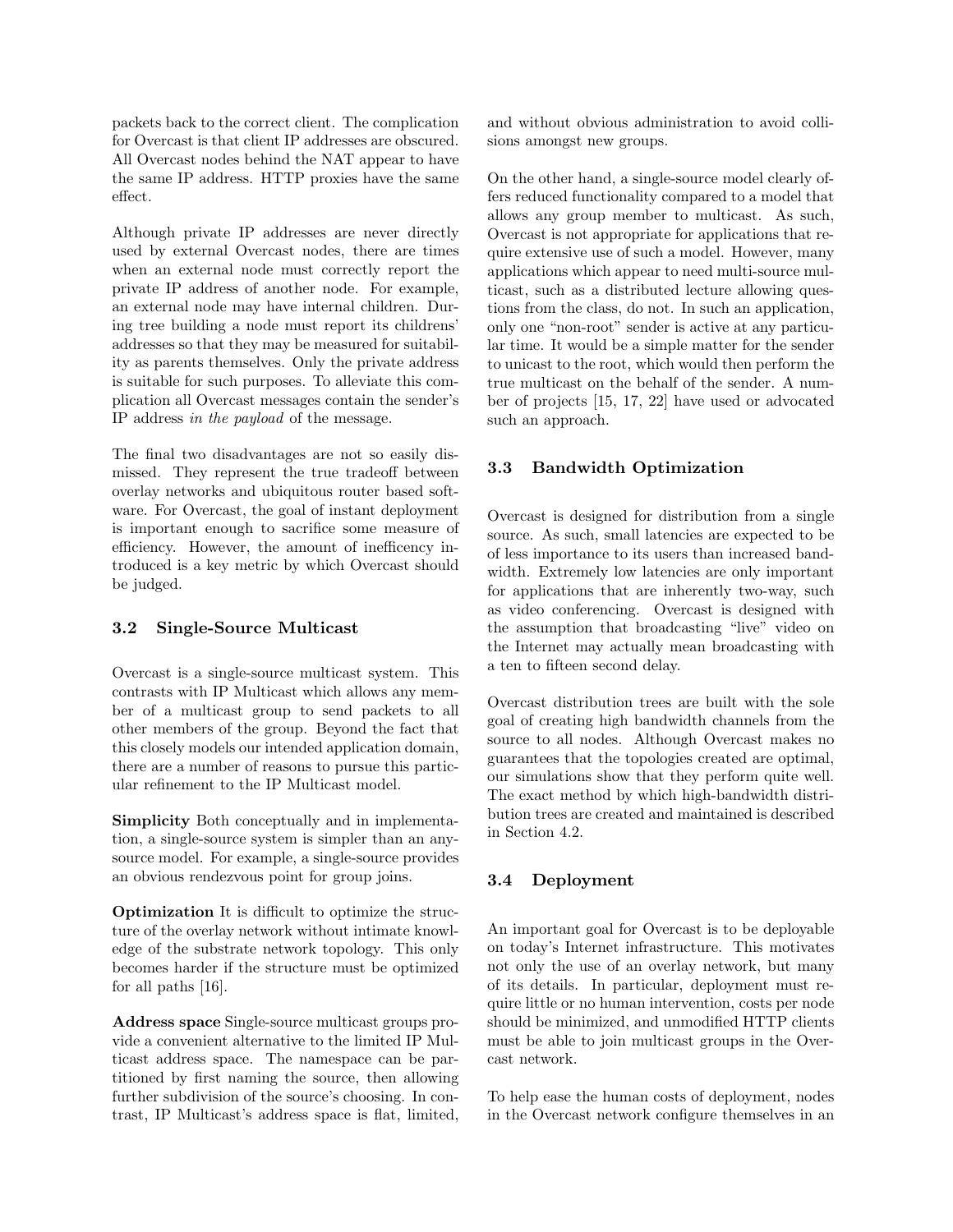adaptive distributed tree with a single root. No human intervention is required to build efficient distribution trees, and nodes can be a part of multiple distribution trees.

Overcast's implementation on commodity PCs running Linux further eases deployment. Development is speeded by the familiar programming environment, and hardware costs are minimized by continually tracking the best price/performance ratio available in off-the-shelf hardware. The exact hardware configuration we have deployed has changed many times in the year or so that we have deployed Overcast nodes.

The final consumers of content from an Overcast network are HTTP clients. The Overcast protocols are carefully designed so that unmodified Web browsers can become members of a multicast group. In Overcast, a multicast group is represented as an HTTP URL: the hostname portion names the root of an Overcast network and the path represents a particular group on the network. All groups with the same root share a single distribution tree.

Using URLs as a namespace for Overcast groups has three advantages. First, URLs offer a hierarchal namespace, addressing the scarcity of multicast group names in traditional IP Multicast. Second, URLs and the means to access them are an existing standard. By delivering data over a simple HTTP connection, Overcast is able to bring multicasting to unmodified applications. Third, a URL's richer structure allows for simple expression of the increased power of Overcast over tradition multicast. For example, a group suffix of start=10s may be defined to mean "begin the content stream 10 seconds from the beginning."

#### 3.5 Example usage

We have used Overcast to build a contentdistribution application for high-quality video and live streams. The application is built out of a publishing station (called a studio) and nodes (called appliances). Appliances are installed at strategic locations in their network. The appliances boot, contact their studio, and self-organize into a distribution tree, as described below. No local administration is required.

The studio stores content and schedules it for delivery to the appliances. Typically, once the content is delivered, the publisher at the studio generates a web page announcing the availability of the content. When a user clicks on the URL for published content, Overcast redirects the request to a nearby appliance and the appliance serves the content. If the content is video, no special streaming software is needed. The user can watch the video over standard protocols and a standard MPEG player, which is supplied with most browsers.

An administrator at the studio can control the overlay network from a central point. She can view the status of the network (e.g., which appliances are up), collect statistics, control bandwidth consumption, etc.

Using this system, bulk data can be distributed efficiently, even if the network between the appliances and the studio consists of low-bandwidth or intermittent links. Given the relative prices of disk space and network bandwidth, this solution is far less expensive than upgrading all network links between the studio and every client.

# 4 Protocols

The previous section described the structure and properties of the Overcast overlay network. This section describes how it functions: the initialization of individual nodes, the construction of the distribution hierarchy, and the automatic maintenance of the network. In particular, we describe the "tree" protocol to build distribution trees and the "up/down" protocol to maintain the global state of the Overcast network efficiently. We close by describing how clients (web browsers) join a group and how reliable multicasting to clients is performed.

#### 4.1 Initialization

When a node is first plugged in or moved to a new location it automatically initializes itself and contacts the appropriate Overcast root(s). The first step in the initialization process is to determine an IP address and gateway address that the node can use for general IP connectivity. If there is a local DHCP server then the node can obtain IP configuration directly data using the DHCP protocol [12]. If DHCP is unavailable, a utility program can be used from a nearby workstation for manual configuration.

Once the node has an IP configuration it contacts a global, well-known registry, sending along its unique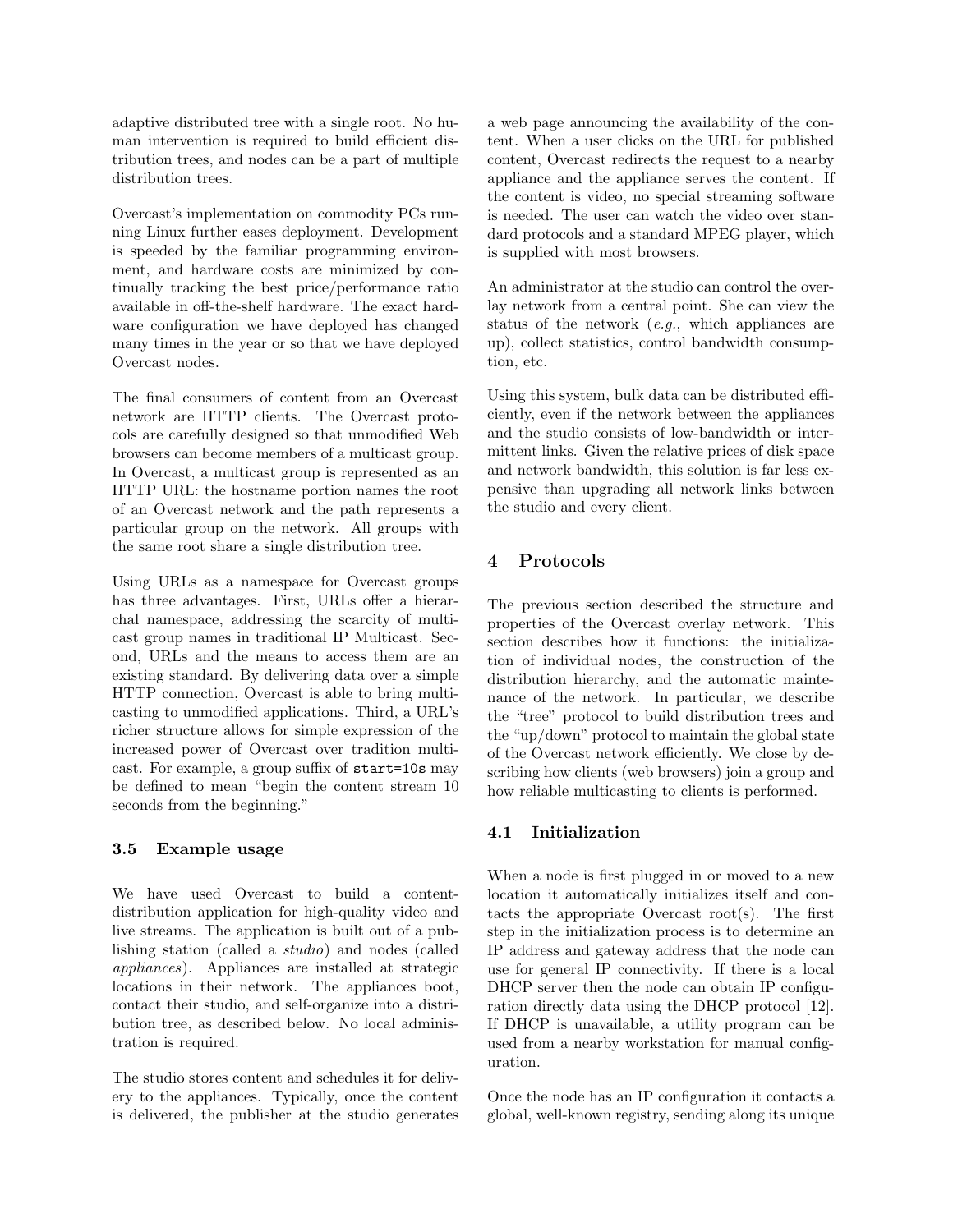serial number. Based on a node's serial number, the registry provides a list of the Overcast networks the node should join, an optional permanent IP configuration, the network areas it should serve, and the access controls it should implement. If a node is intended to become part of a particular content distribution network, the configuration data returned will be highly specific. Otherwise, default values will be returned and the networks to which a node will join can be controlled using a web-based GUI.

### 4.2 The Tree Building Protocol

Self-organization of appliances into an efficient, robust distribution tree is the key to efficient operation in Overcast. Once a node initializes, it begins a process of self-organization with other nodes of the same Overcast network. The nodes cooperatively build an overlay network in the form of a distribution tree with the root node at its source. This section describes the tree-building protocol.

As described earlier, the virtual links of the overlay network are the only paths on which data is exchanged. Therefore the choice of distribution tree can have a significant impact on the aggregate communication behavior of the overlay network. By carefully building a distribution tree, the network utilization of content distribution can be significantly reduced. Overcast stresses bandwidth over other conceivable metrics, such as latency, because of its expected applications. Overcast is not intended for interactive applications, therefore optimizing a path to shave small latencies at the expense of total throughput would be a mistake. On the other hand, Overcast's architecture as an overlay network allows this decision to be revisited. For instance, it may be decided that trees should have a fixed maximum depth to limit buffering delays.

The goal of Overcast's tree algorithm is to maximize bandwidth to the root for all nodes. At a high level the algorithm proceeds by placing a new node as far away from the root as possible without sacrificing bandwidth to the root. This approach leads to "deep" distribution trees in which the nodes nonetheless observe no worse bandwidth than obtaining the content directly from the root. By choosing a parent that is nearby in the network, the distribution tree will form along the lines of the substrate network topology.

The tree protocol begins when a newly initialized node contacts the root of an Overcast group. The root thereby becomes the current node. Next, the new node begins a series of rounds in which it will attempt to locate itself further away from the root without sacrificing bandwidth back to the root. In each round the new node considers its bandwidth to current as well as the bandwidth to current through each of current's children. If the bandwidth through any of the children is about as high as the direct bandwidth to current, then one of these children becomes current and a new round commences. In the case of multiple suitable children, the child closest (in terms of network hops) to the searching node is chosen. If no child is suitable, the search for a parent ends with current.

To approximate the bandwidth that will be observed when moving data, the tree protocol measures the download time of 10 Kbytes. This measurement includes all the costs of serving actual content. We have observed that this approach to measuring bandwidth gives us better results than approaches based on low-level bandwidth measurements such as using ping. On the other hand, we recognize that a 10 Kbyte message is too short to accurately reflect the bandwidth of "long fat pipes". We plan to move to a technique that uses progressively larger measurements until a steady state is observed.

When the measured bandwidths to two nodes are within 10% of each other, we consider the nodes equally good and select the node that is closest, as reported by traceroute. This avoids frequent topology changes between two nearly equal paths, as well as decreasing the total number of network links used by the system.

A node periodically reevaluates its position in the tree by measuring the bandwidth to its current siblings (an up-to-date list is obtained from the parent), parent, and grandparent. Just as in the initial building phase, a node will relocate below its siblings if that does not decrease its bandwidth back to the root. The node checks bandwidth directly to the grandparent as a way of testing its previous decision to locate under its current parent. If necessary the node moves back up in the hierarchy to become a sibling of its parent. As a result, nodes constantly reevaluate their position in the tree and an Overcast network is inherently tolerant of nonroot node failures. If a node goes off-line for some reason, any nodes that were below it in the tree will reconnect themselves to the rest of the routing hierarchy. When a node detects that its parent is unreachable, it will simply relocate beneath its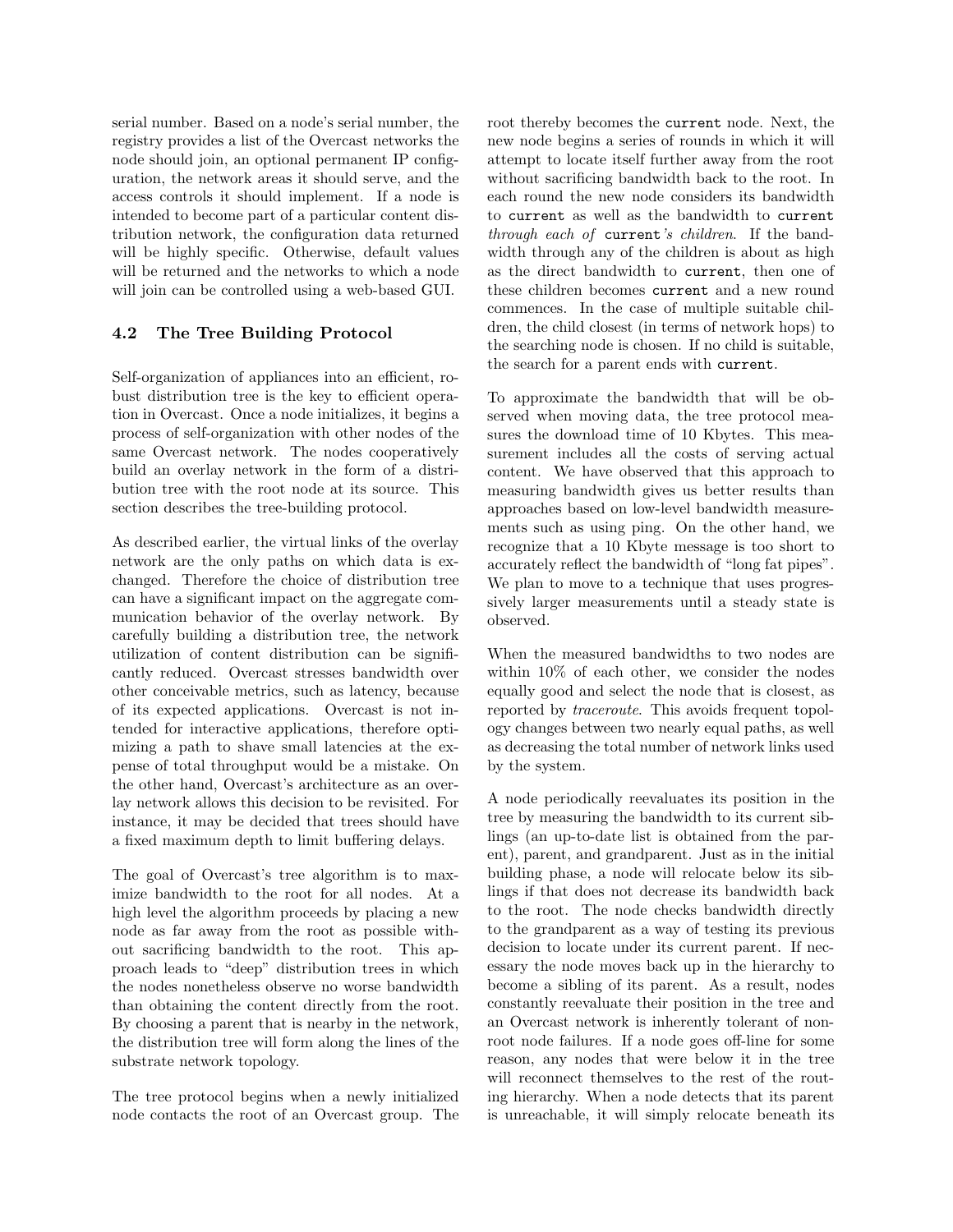grandparent. If its grandparent is also unreachable the node will continue to move up its ancestry until it finds a live node. The ancestor list also allows cycles to be avoided as nodes asynchronously choose new parents. A node simply refuses to become the parent of a node it believes to be it's own ancestor. A node that chooses such a node will forced to rechoose.

While there is extensive literature on faster fail-over algorithms, we have not yet found a need to optimize beyond the strategy outlined above. It is important to remember that the nodes participating in this protocol are dedicated machines that are less prone to failure than desktop computers. If this becomes an issue, we have considered extending the tree building algorithm to maintain backup parents (excluding a node's own ancestry from consideration) or an entire backup tree.

By periodically remeasuring network performance, the overlay network can adapt to network conditions that manifest themselves at time scales larger than the frequency at which the distribution tree reorganizes. For example, a tree that is optimized for bandwidth efficient content delivery during the day may be significantly suboptimal during the overnight hours (when network congestion is typically lower). The ability of the tree protocol to automatically adapt to these kinds of changing network conditions provides an important advantage over simpler, statically configured content distribution schemes.

#### 4.3 The Up/Down Protocol

To allow web clients to join a group quickly, the Overcast network must track the status of the Overcast nodes. It may also be important to report statistical information back to the root, so that content providers might learn, for instance, how often certain content is being viewed. This section describes a protocol for efficient exchange of information in a tree of network nodes to provide the root of the tree with information from nodes throughout the network. For our needs, this protocol must scale sublinearly in terms of network usage at the root, but may scale linearly in terms of space (all with respect to the number of Overcast nodes). This is a simple result of the relative requirements of a client for these two resources and the cost of those resources. Overcast might store (conservatively) a few hundred bytes about each Overcast node, but even in a group of millions of nodes, total RAM cost for the root would be under \$1,000.

We call this protocol the "up/down" protocol because our current system uses it mainly to keep track of what nodes are up and what nodes are down. However, arbitrary information in either of two large classes may be propagated to the root. In particular, if the information either changes slowly  $(e.g.,)$ up/down status of nodes), or the information can be combined efficiently from multiple children into a single description (e.g., group membership counts), it can be propagated to the root. Rapidly changing information that can not be aggregated during propagation would overwhelm the root's bandwidth capacity.

Each node in the network, including the root node, maintains a table of information about all nodes lower than itself in the hierarchy and a log of all changes to the table. Therefore the root node's table contains up-to-date information for all nodes in the hierarchy. The table is stored on disk and cached in the memory of a node.

The basis of the protocol is that each node periodically checks in with the node directly above it in the tree. If a child fails to contact its parent within a preset interval, the parent will assume the child and all its descendants have "died". That is, either the node has failed, an intervening link has failed, or the child has simply changed parents. In any case, the parent node marks the child and its descendants "dead" in its table. Parents never initiate contact with descendants. This is a byproduct of a design that is intended to cross firewalls easily. All node failures must be detected by a failure to check in, rather than active probing.

During these periodic check-ins, a node reports new information that it has observed or been informed of since it last checked in. This includes:

- "Death certificates" Children that have missed their expected report time.
- "Birth certificates" Nodes that have become children of the reporting node.
- Changes to the reporting node's "extra information."
- Certficates or changes that have been propagated to the node from its own children since its last checkin.

This simple protocol exhibits a race condition when a node chooses a new parent. The moving node's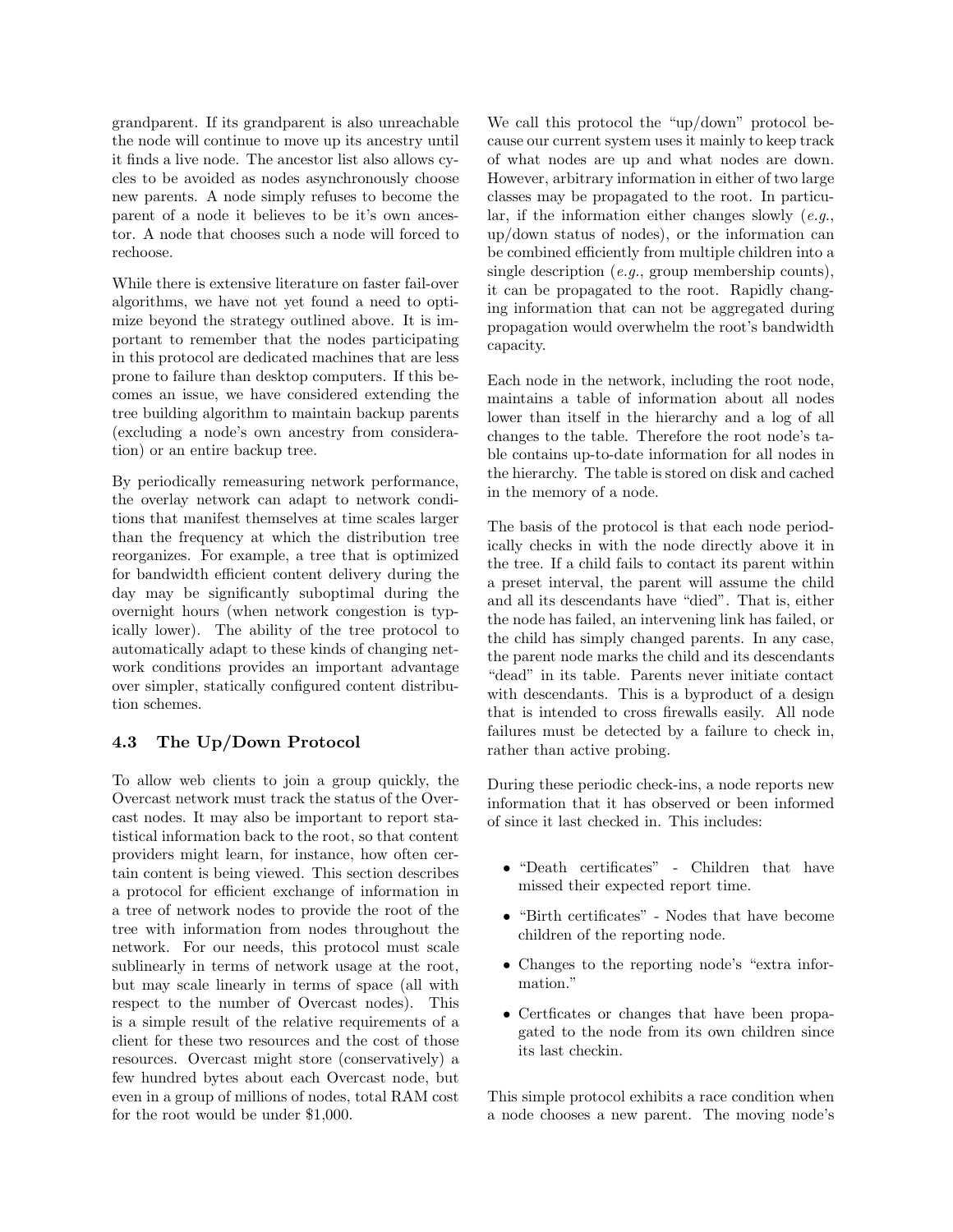former parent propagates a death certificate up the hierarchy, while at nearly the same time the new parent begins propagating a birth certificate up the tree. If the birth certificate arrives at the root first, when the death certificate arrives the root will believe that the node has failed. This inaccuracy will remain indefinitely since a new birth certificate will only be sent in response to a change in the hierarchy that may not occur for an arbitrary period of time.

To alleviate this problem, a node maintains a sequence number indicating of how many times it has changed parents. All changes involving a node are tagged with that number. A node ignores changes that are reported to it about a node if it has already seen a change with a higher sequence number. For instance, a node may have changed parents 17 times. When it changes again, its former parent will propagate a death certificate annotated with 17. However, its new parent will propagate a birth certificate annotated with 18. If the birth certificate arrives first, the death certificate will be ignored since it is older.

An important optimization to the up/down protocol avoids large sets of birth certificates from arriving at the root in response to a node with many descendants choosing a new parent. Normally, when a node moves to a new parent, a birth certificate must be sent out for each of its descendants to its new parent. This maintains the invariant that a node knows the parent of all its descendants. Keep in mind that a birth certificate is not only a record that a node exists, but that it has a certain parent.

Although this large set of updates is required, it is usually unnecessary for these updates to continue far up the hierarchy. For example, when a node relocates beneath a sibling, the sibling must learn about all of the node's descendants, but when the sibling, in turn, passes these certificates to the original parent, the original parent notices that they do not represent a change and quashes the certificate from further propagation.

Using the up/down protocol, the root of the hierarchy will receive timely updates about changes to the network. The freshness of the information can be tuned by varying the length of time between check-ins. Shorter periods between updates guarantee that information will make its way to the root more quickly. Regardless of the update frequency, bandwidth requirements at the root will be proportional to the number of changes in the hierarchy rather than the size of the hierarchy itself.

#### 4.4 Replicating the root

In Overcast, there appears to be the potential for significant scalability and reliability problems at the root. The up/down protocol works to alleviate the scalability difficulties in maintaining global state about the distribution tree, but the root is still responsible for handling all join requests from all HTTP clients. The root handles such requests by redirection, which is far less resource intensive than actually delivering the requested content. Nonetheless, the possibility of overload remains for particularly popular groups. The root is also a single point of failure.

To address this, overcast uses a standard technique used by many popular websites. The DNS name of the root resolves to any number of replicated roots in round-robin fashion. The database used to perform redirections is replicated to all such roots. In addition, IP address takeover may be used for immediate failover, since DNS caching may cause clients to continue to contact a failed replica. This simple, standard technique works well for this purpose because handling joins from HTTP clients is a readonly operation that lends well to distribution over numerous replicas.

There remains, however, a single point of failure for the up/down protocol. The functionality of the root in the up/down protocol cannot be distributed so easily because its purpose is to maintain changing state. However the up/down protocol has the useful property that all nodes maintain state for nodes below them in the distribution tree. Therefore, a convenient technique to address fault tolerance is to specially construct the top of the hierarchy.

Starting with the root, some number of nodes are configured linearly, that is, each has only one child. In this way all other overcast nodes lie below these top nodes. Figure 2 shows a distribution tree in which the top three nodes are arranged linearly. Each of these nodes has enough information to act as the root of the up/down protocol in case of a failure. This technique has the drawback of increasing the latency of content distribution unless specialcase code skips the extra roots during distribution. If latency were important to Overcast this would be an important, but simple, optimization.

"Linear roots" work well with the need for replication to address scalability, as mentioned above. The set of linear nodes has all the information needed to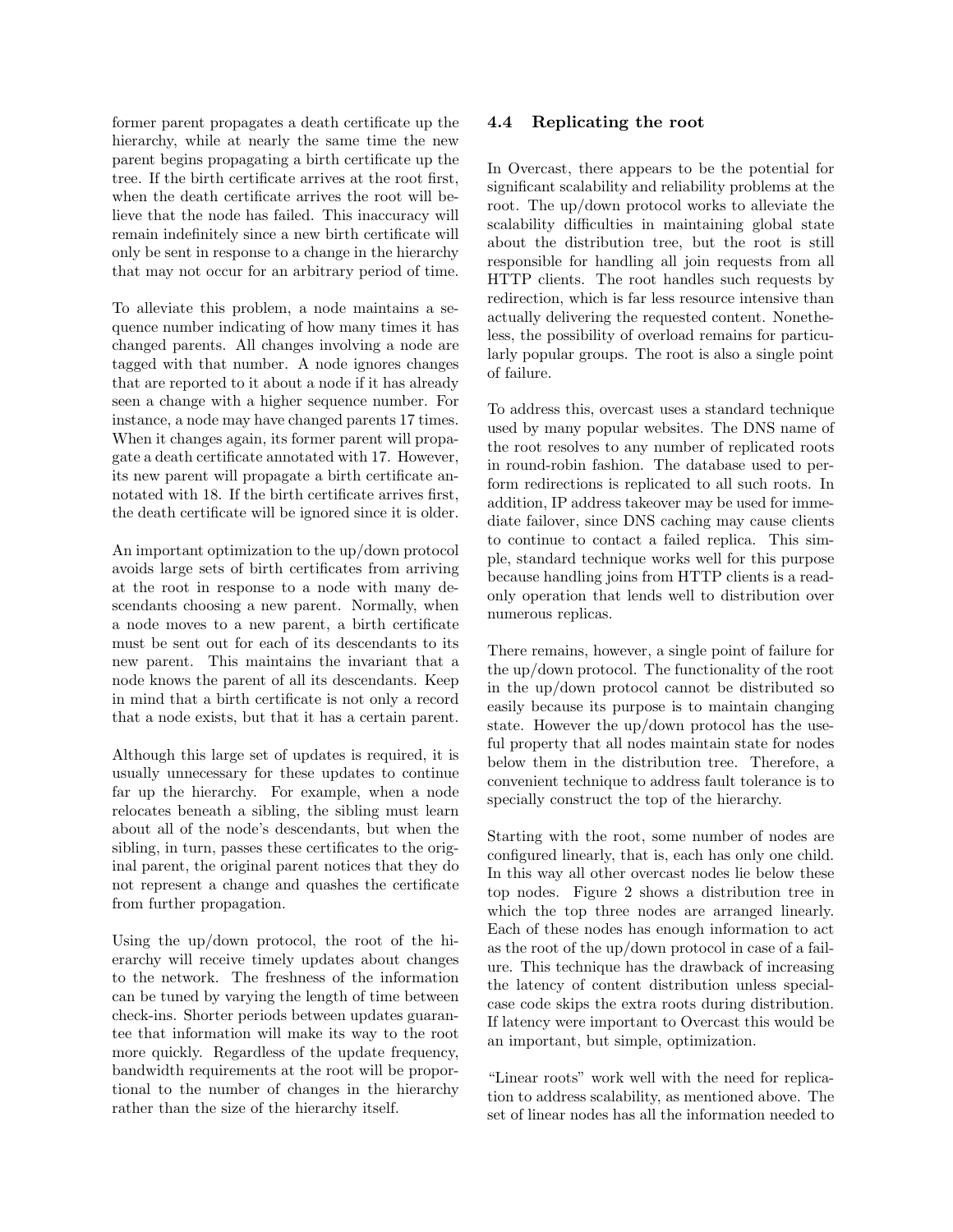

Figure 2: A specially configured distribution topology that allows either of the grey nodes to quickly stand in as the root (black) node. All filled nodes have complete status information about the unfilled nodes.

perform Overcast joins, therefore these nodes are perfect candidates to be used in the DNS roundrobin approach to scalability. By choosing these nodes, no further replication is necessary.

### 4.5 Joining a multicast group

To join a multicast group, a Web client issues an HTTP GET request with the URL for a group. The hostname of the URL names the root node(s). The root uses the pathname of the URL, the location of the client, and its database of the current status of the Overcast nodes to decide where to connect the client to the multicast tree. Because status information is constantly propagated to the root, a decision may be made quickly without further network traffic, enabling fast joins.

Joining a group consists of selecting the best server and redirecting the client to that server. The details of the server selection algorithm are beyond the scope of this paper as considerable previous work [3, 18] exists in this area. Furthermore, Overcast's particular choices are constrained considerably by a desire to avoid changes at the client. Without such a constraint simpler choices could have been made, such as allowing clients to participate directly in the Overcast tree building protocol.

Although we do not discuss server selection here, a number of Overcast's details exist to support this important functionality, however it may actually be implemented. A centralized root performing redirections is convenient for an approach involving large tables containing collected Internet topology data. The up/down algorithm allows for redirections to nodes that are known to be functioning.

#### 4.6 Multicasting with Overcast

We refer to reliable multicasting on an overcast network as "overcasting". Overcasting proceeds along the distribution tree built by the tree protocol. Data is moved between parent and child using TCP streams. If a node has four children, four separate connections are used. The content may be pipelined through several generations in the tree. A large file or a long-running live stream may be in transit over tens of different TCP streams at a single moment, in several layers of the distribution hierarchy.

If a failure occurs during an overcast, the distribution tree will rebuild itself as described above. After rebuilding the tree, the overcast resumes for on-demand distributions where it left off. In order to do so, each node keeps a log of the data it has received so far. After recovery, a node inspects the log and restarts all overcasts in progress.

Live content on the Internet today is typically buffered before playback. This compensates for momentary glitches in network throughput. Overcast can take advantage of this buffering to mask the failure of a node being used to Overcast data. As long as the failure occurs in a node that is not at the edge of the Overcast network, an HTTP client need not ever become aware that the path of data from the root has been changed in the face of failure.

### 5 Evaluation

In this section, the protocols presented above are evaluated by simulation. Although we have deployed Overcast in the real world, we have not yet deployed on a sufficiently large network to run the experiments we have simulated.

To evaluate the protocols, an overlay network is simulated with increasing numbers of overcast nodes while keeping the total number of network nodes constant. Overcast should build better trees as more nodes are deployed, but protocol overhead may grow.

We use the Georgia Tech Internetwork Topology Models [25] (GT-ITM) to generate the network topologies used in our simulations. We use the "transit-stub" model to obtain graphs that more closely resemble the Internet than a pure random construction. GT-ITM generates a transit-stub graph in stages, first a number of random backbones (transit domains), then the random structure of each back-bone, then random "stub" graphs are attached to each node in the backbones.

We use this model to construct five different 600 node graphs. Each graph is made up of three transit domains. These domains are guaranteed to be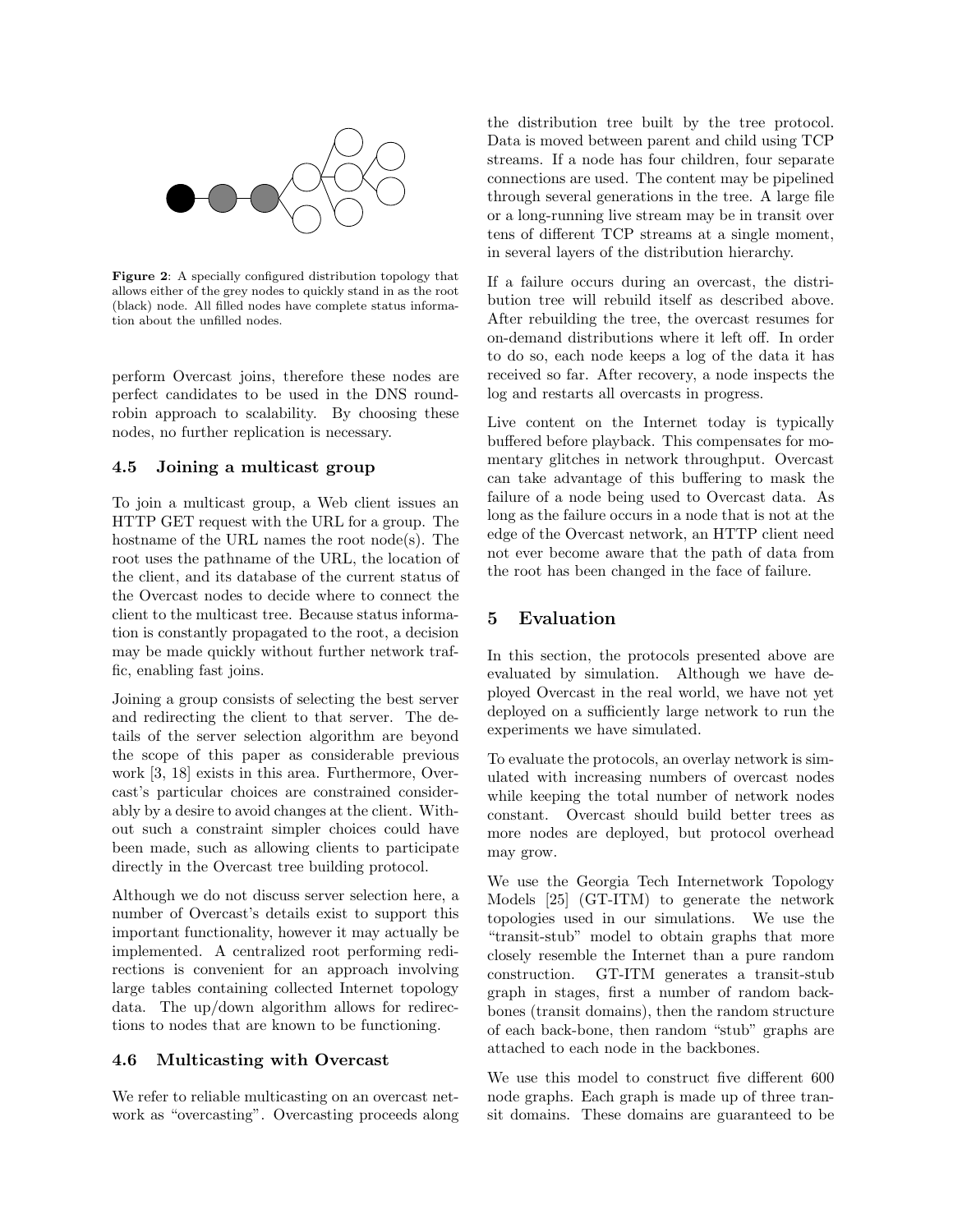connected. Each transit domain consists of an average of eight stub networks. The stub networks contain edges amongst themselves with a probability of 0.5. Each stub network consists of an average of 25 nodes, in which nodes are once again connected with a probability of 0.5. These parameters are from the sample graphs in the GT-ITM distribution; we are unaware of any published work that describes parameters that might better model common Internet topologies.

We extended the graphs generated by GT-ITM with bandwidth information. Links internal to the transit domains were assigned a bandwidth of 45Mbits/s, edges connecting stub networks to the transit domains were assigned 1.5Mbits/s, finally, in the local stub domain, edges were assigned 100Mbit/s. These reflect commonly used network technology: T3s, T1s, and Fast Ethernet. All measurements are averages over the five generated topologies.

Empirical measurements from actual Overcast nodes show that a single Overcast node can easily support twenty clients watching MPEG-1 videos, though the exact number is greatly dependent on the bandwidth requirements of the content. Thus with a network of 600 overcast nodes, we are simulating multicast groups of perhaps 12,000 members.

#### 5.1 Tree protocol

The efficiency of Overcast depends on the positioning of Overcast nodes. In our first experiments, we compare two different approaches to choosing positions. The first approach, labelled "Backbone", preferentially chooses transit nodes to contain Overcast nodes. Once all transit nodes are Overcast nodes, additional nodes are chosen at random. This approach corresponds to a scenario in which the owner of the Overcast nodes places them strategically in the network. In the second, labelled "Random", we select all Overcast nodes at random. This approach corresponds to a scenario in which the owner of Overcast nodes does not pay attention to where the nodes are placed.

The goal of Overcast's tree-building protocol is to optimize the bottleneck bandwidth available back to the root for all nodes. The goal is to provide each node with the same bandwidth to the root that the node would have in an idle network. Figure 3 compares the sum of all nodes' bandwidths back to the root in Overcast networks of various sizes to



Figure 3: Fraction of potential bandwidth provided by Overcast.

the sum of all nodes' bandwidths back to the root in an optimal distribution tree using router-based software. This indicates how well Overcast performs compared to IP Multicast.

The main observation is that, as expected, the backbone strategy for placing Overcast nodes is more effective than the random strategy, but the results of random placement are encouraging nonetheless. Even a small number of deployed Overcast nodes, positioned at random, provide approximately 70%- 80% of the total possible bandwidth.

It is extremely encouraging that, when using the backbone approach, no node receives less bandwidth under Overcast than it would receive from IP Multicast. However some enthusiasm must be withheld, because a simulation artifact has been left in these numbers to illustrate a point.

Notice that the backbone approach and the random approach differ in effectiveness even when all 600 nodes of the network are Overcast nodes. In this case the same nodes are participating in the protocol, but better trees are built using the backbone approach. This illustrates that the trees created by the tree-building protocol are not unique. The backbone approach fares better by this metric because in our simulations backbone nodes were turned on first. This allowed backbone nodes to preferrentially form the "top" of the tree. This indicates that in future work it may be beneficial to extend the treebuilding protocol to accept hints that mark certain nodes as "backbone" nodes. These nodes would preferentially form the core of the distribution tree.

Overcast appears to perform quite well for its intended goal of optimizing available bandwidth, but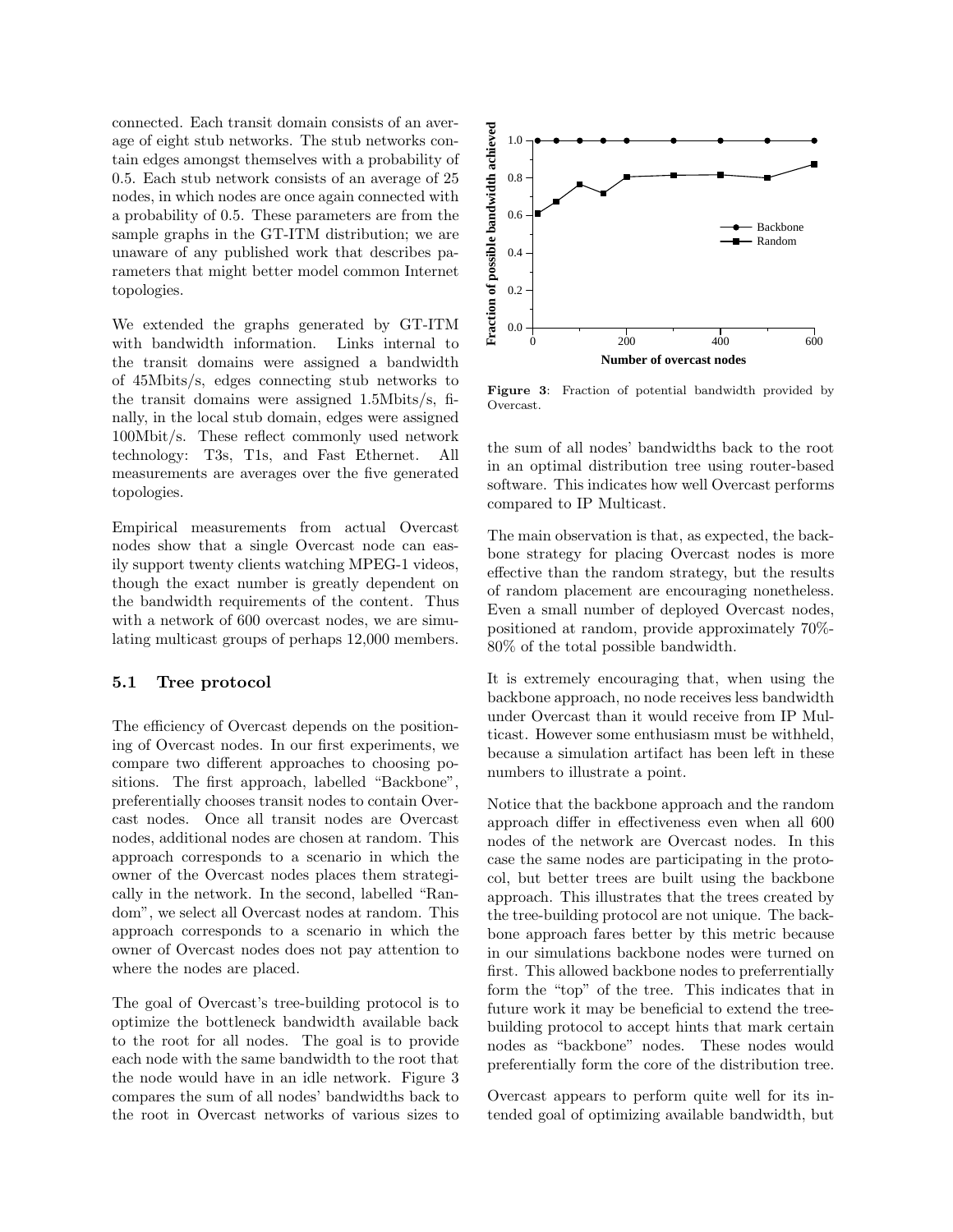

Figure 4: Ratio of the number of times a packet must "hit the wire" to be propagated through an Overcast network to a lower bound estimate of the same measure for IP Multicast.

it is reasonable to wonder what costs are associated with this performance.

To explore this question we measure the network load imposed by Overcast. We define network load to be the number of times that a particular piece of data must traverse a network link to reach all Overcast nodes. In order to compare to IP Multicast Figure 4 plots the ratio of the network load imposed by Overcast to a lower bound estimate of IP Multicast's network load. For a given set of nodes, we assume that IP Multicast would require exactly one less link than the number of nodes. This assumes that all nodes are one hop away from another node, which is unlikely to be true in sparse topologies, but provides a lower bound for comparison.

Figure 4 shows that for Overcast networks with greater than 200 nodes Overcast imposes somewhat less than twice as much network load as IP Multicast. In return for this extra load Overcast offers reliable delivery, immediate deployment, and future flexibility. For networks with few Overcast nodes, Overcast appears to impose a considerably higher network load than IP Multicast. This is a result of our optimistic lower bound on IP Multicast's network load, which assumes that 50 randomly placed nodes in a 600 node network can be spanned by 49 links.

Another metric to measure the effectiveness of an application-level multicast technique is stress, proposed in [16]. Stress indicates the number of times that the same data traverses a particular physical link. By this metric, Overcast performs quite well with average stresses of between 1 and 1.2. We do not present detailed analysis of Overcast's performance by this metric, however, because we believe



Figure 5: Number of rounds to reach a stable distribution tree as a function of the number of overcast nodes and the length of the lease period.

that network load is more telling for Overcast. That is, Overcast has quite low scores for average stress, but that metric does not describe how often a longer route was taken when a shorter route was available.

Another question is how fast the tree protocol converges to a stable distribution tree, assuming a stable underlying network. This is dependent on three parameters. The round period controls how long a node that has not yet determined a stable position in the hierarchy will wait before evaluating a new set of potential parents. The reevaluation period determines how long a node will wait before reevaluating its position in the hierarchy once it has obtained a stable position. Finally the lease period determines how long a parent will wait to hear from a child before reporting the child's death.

For convenience, we measure all convergence times in terms of the fundamental unit, the round time. We also set the reevaluation period and lease period to the same value. Figure 5 shows how long Overcast requires to converge if an entire Overcast network is simultaneously activated. To demonstrate the effect of a changing reevaluation and lease period, we plot for the "standard" lease time—10 rounds, as well as longer and shorter periods. Lease periods shorter than five rounds are impractical because children actually renew their leases a small random number of rounds (between one and three) before their lease expires to avoid being thought dead. We expect that a round period on the order of 1-2 seconds will be practical for most applications.

We next measure convergence times for an existing Overcast network in which overcast nodes are added or fail. We simulate overcast networks of various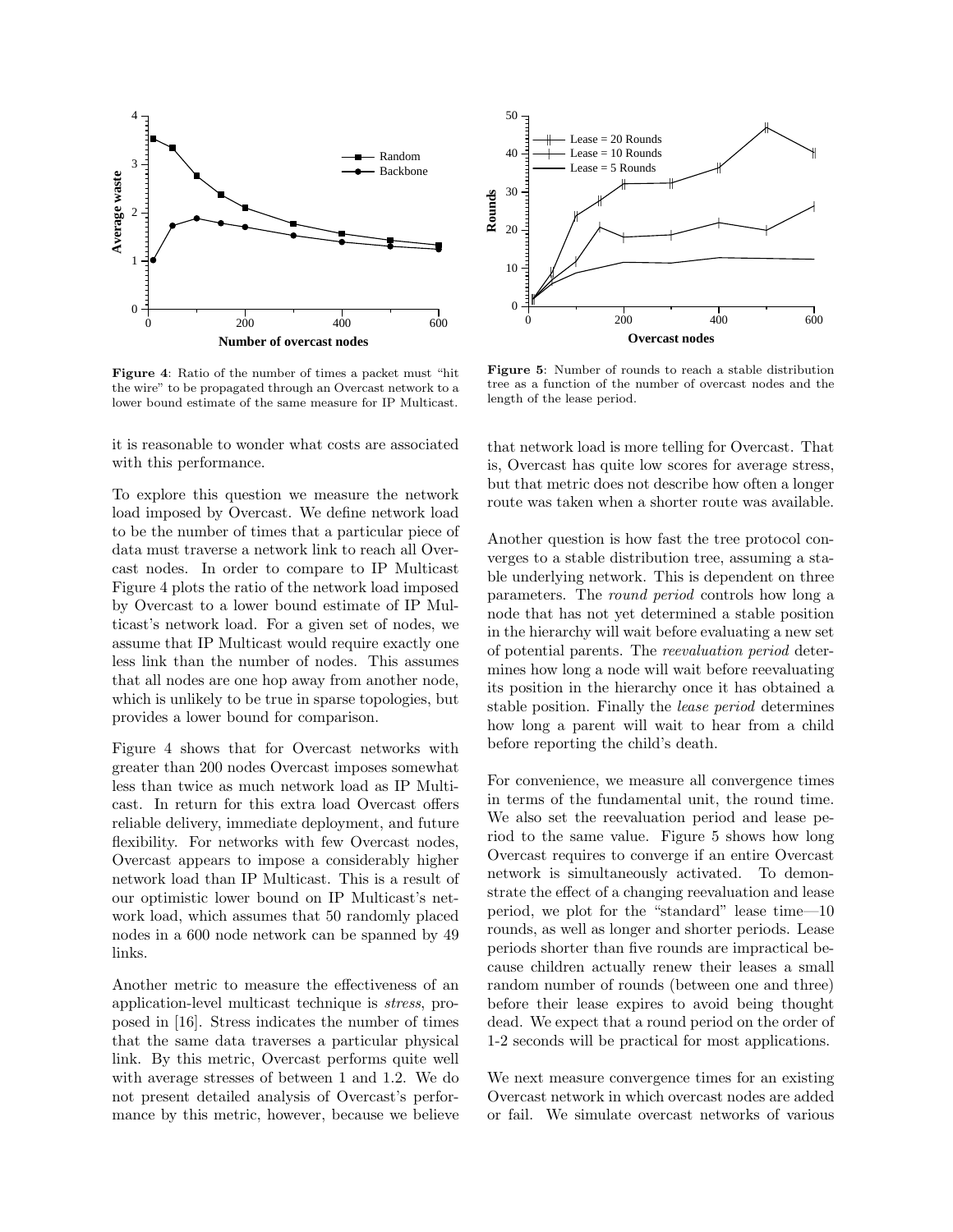

Figure 6: Number of rounds to recover a stable distribution tree as a function of the number of nodes that change state and the number of nodes in the network.

sizes until they quiesce, add and remove Overcast nodes, and then simulate the network until it quiesces once again. We measure the time, in rounds, for the network to quiesce after the changes. We measure for various numbers of additions and removals allowing us to assess the dependence of convergence on how many nodes have changed state. We measure only the backbone approach.

Figure 6 plots convergence times (using a 10 round lease time) against the number of overcast nodes in the network. The convergence time for node failures is quite modest. In all simulations the Overcast network reconverged after less than three lease times. Furthermore, the reconvergence time scaled well against both the number of nodes failing and the total number of nodes in the overcast network. In neither case was the convergence time even linearly affected.

For node additions, convergence times do appear more closely linked to the size of the Overcast network. This makes intuitive sense because new nodes are navigating the network to determine their best location. Even so, in all simulations fewer than five lease times are required. It is important to note that an Overcast network continues to function even while stabilizing. Performance may be somewhat impacted by increased measurement traffic and by TCP setup and tear down overhead as parents change, but such disruptions are localized.

#### 5.2 Up/Down protocol

The goal of the up/down algorithm is to minimize the bandwidth required at the root node while maintaining timely status information for the entire network. Factors that affect the amount of bandwidth



Figure 7: Certificates received at the root in response to node additions.

used include the size of the overcast network and the rate of topology changes. Topology changes occur when the properties of the underlying network change, nodes fail, or nodes are added. Therefore the up/down algorithm is evaluated by simulating overcast networks of various sizes in which various numbers of failures and additions occur.

To assess the up/down protocol's ability to provide timely status updates to the root without undue overhead we keep track of the number of certificates (for both "birth" and "death") that reach the root during the previous convergence tests. This is indicative of the bandwidth required at the root node to support an overcast network of the given size and is dependent on the amount of topology change induced by the additions and deletions.

Figure 7 graphs the number of certificates received by the root node in response to new nodes being brought up in the overcast network. Remember, the root may receive multiple certificates per node addition because the addition is likely to cause some topology reconfiguration. Each time a node picks a new parent that parent propagates a birth certificate. These results indicate that the number of certificates is quite modest: certainly no more than four certificates per node addition, usually approximately three. What is more important is that the number of certificates scales more closely to the number of new nodes than the size of the overcast network. This gives evidence that overcast can scale to large networks.

Similarly, Overcast requires few certificates to react to node failures. Figure 8 shows that in the common case, no more than four certificates are required per node failure. Again, because the number of certificates is proportional to the number of failures rather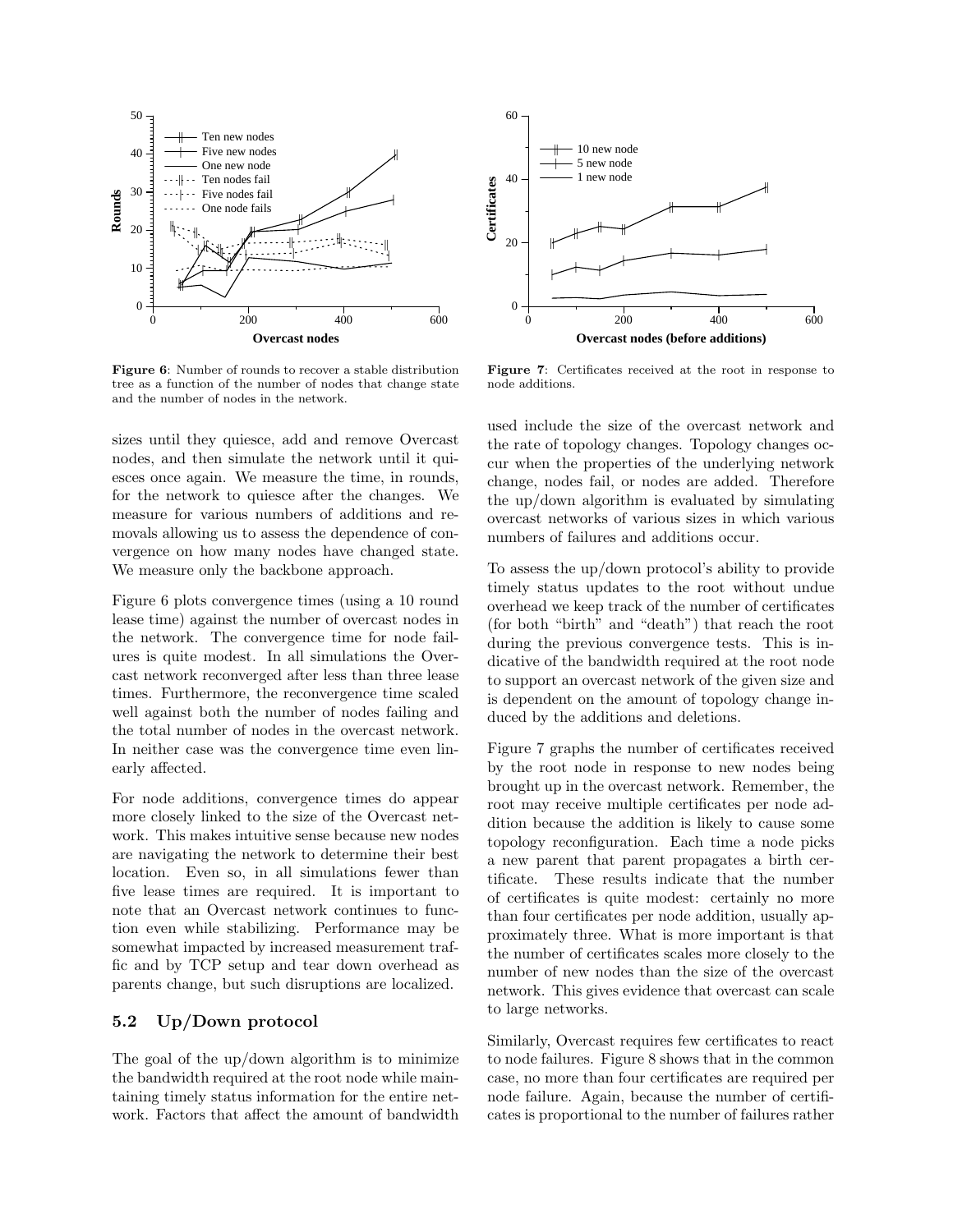

Figure 8: Certificates received at the root in response to node deletions.

than the size of the network, Overcast appears to offer the ability to scale to large networks.

On the other hand, Figure 8 shows that there are some cases that fall far outside the norm. The large spikes at 50 and 150 node networks with 5 and 10 failures occurred because of failures that happened to occur near the root. When a node with a substantial number of children chooses a new parent it must convey it's entire set of descendants to its new parent. That parent then propagates the entire set. However, when the information reaches a node that already knows the relationships in question, the update is quashed. In these cases, because the reconfigurations occurred high in the tree there was no chance to quash the updates before they reached the root. In larger networks such failures are less likely.

### 6 Conclusions

We have described a simple tree-building protocol that yields bandwidth-efficient distribution trees for single-source multicast and our up/down protocol for providing timely status updates to the root of the distribution tree in scalable manner. Overcast implements these protocols in an overlay network over the existing Internet. The protocols allow Overcast networks to dynamically adapt to changes (such as congestion and failures) in the underlying network infrastructure and support large, reliable singlesource multicast groups. Geographically-dispersed businesses have deployed Overcast nodes in smallscale Overcast networks for distribution of highquality, on-demand video to unmodified desktops.

Simulation studies with topologies created with the Georgia Tech Internetwork Topology Models show

that Overcast networks work well on large-scale networks, supporting multicast groups of up to 12,000 members. Given these results and the low cost for Overcast nodes, we believe that putting computation and storage in the network fabric is a promising approach for adding new services to the Internet incrementally.

### Acknowledgements

We thank Hari Balakrishnan for helpful input concerning the tree building algorithm; Suchitra Raman, Robert Morris, and our shepherd, Fred Douglis, for detailed comments that improved our presentation in many areas; and the many anonymous reviewers whose reviews helped us to see our work with fresh eyes.

### References

- [1] FastForward Networks' broadcast overlay architecture. Technical report, FastForward, 2000. www.ffnet.com/pdfs/BOA-whitepaperv6.PDF.
- [2] Elan Amir, Steven McCanne, and Randy H. Katz. An active service framework and its application to real time multimedia transcoding. In Proc. ACM SIGCOMM Conference (SIGCOMM '98), pages 178–190, September 1998.
- [3] Yair Amir, Alec Peterson, and David Shaw. Seamlessly selecting the best copy from Internet-wide replicated web servers. In The 12th International Symposium on Distributed Computing (DISC'98), pages 22–23, September 1998.
- [4] Michael Baentsch, Georg Molter, and Peter Sturm. Introducing application-level replication and naming into today's web. In Proc. 5th International World Wide Web Conference, May 1996.
- [5] A. Basso, C. Cranor, R. Gopalakrishnan, M. Green, C.R. Kalmanek, D. Shur, S. Sibal, C.J. Sreenan, and J.E. van der Merwe. PRISM, an IP-based architecture for broadband access to TV and other streaming media. In Proc. IEEE International Workshop on Network and Operating System Support for Digital Audio and Video, June 2000.
- [6] Azer Bestavros. Speculative data dissemination and service to reduce server load, network traffic, and response time in distributed information systems. In Proc. of the 1996 International Conference on Data Engineering (ICDE '96), March 1996.
- [7] M. Blaze. Caching in Large-Scale Distributed File Systems. PhD thesis, Princeton University, January 1993.